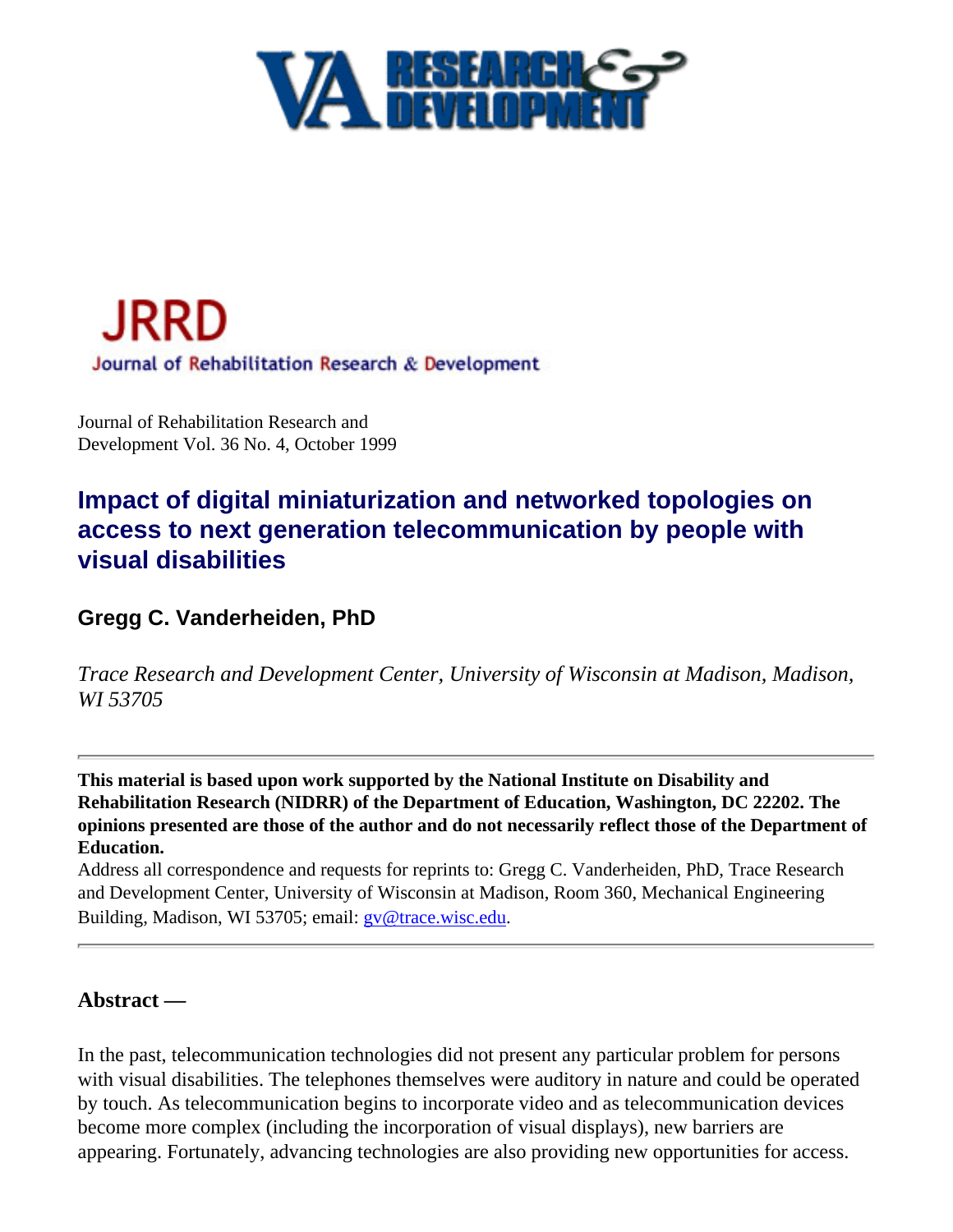The rapidly shrinking size and cost of electronics is allowing us to build intelligence and flexibility into telecommunication products. Advances will soon allow voice to be incorporated into most devices. In addition, clever use of networks and network-based services will allow access features to be built directly into the network, providing access to key visual information. As a result, future telecommunication systems can be more accessible than technologies of the past--if they are implemented correctly.

**Key words:** accessibility, disability, handicap, telecommunication, teleconference, telephone, universal design, voice.

# **INTRODUCTION**

 Traditional telephones have not posed much of a problem for people with visual disabilities. All of the features of the original dial telephones could be tactilely discerned quite easily, and, with a little practice, numbers could be dialed by touch. The greatest difficulties came from the early use of letters in phone numbers (for example, PArkway 3-3462) rather than using all numbers. If a person cannot see and cannot remember which letters were on which keys, he has a problem. When touchtone phones came on line, the new keypad was quickly learnable and usable by touch. As long as the 3×4 block of keys was found on any phone, it was fairly easy to use the phone to make calls.

 Business phones presented more of a problem, especially where individuals needed to be able to see the lights across the bottom in order to use the phone. Simple light probes, however, could be used to allow individuals to detect which lines were lit, unlit, or flashing. The interactions on the phone were all auditory and thus presented no problem to people with visual impairments alone.

 Over the years, however, phones have become increasingly complex. As the number of buttons increased, it became more difficult to identify all of the keys merely by touch. In some cases, picking up the receiver did not give you a dial tone until you pressed the correct buttons. Since you could not tell which lines were busy, on hold, and so forth, this could present a problem. In addition, some phones are programmable: the buttons used to select lines 1, 2, and 3 (or more) are the same buttons as those used for other functions at other times.

 Access to phones has further been complicated by the introduction of visual displays that provide a variety of functions, all of which may be inaccessible to individuals with low vision or blindness. Where LCD displays are used instead of indicator lights, even light sensors that work with older phones cannot be used. For information displayed in alphanumeric form, the problems are even greater.

 Finally, LCD touch panels are beginning to appear on phones. In some cases, they are appearing on standard phones where the dial or touchpad is replaced by a touchscreen in order to provide greater flexibility and additional functions. In other cases, telephone functionality is being added to other devices such as personal digital assistants or pocket computers with a touchscreen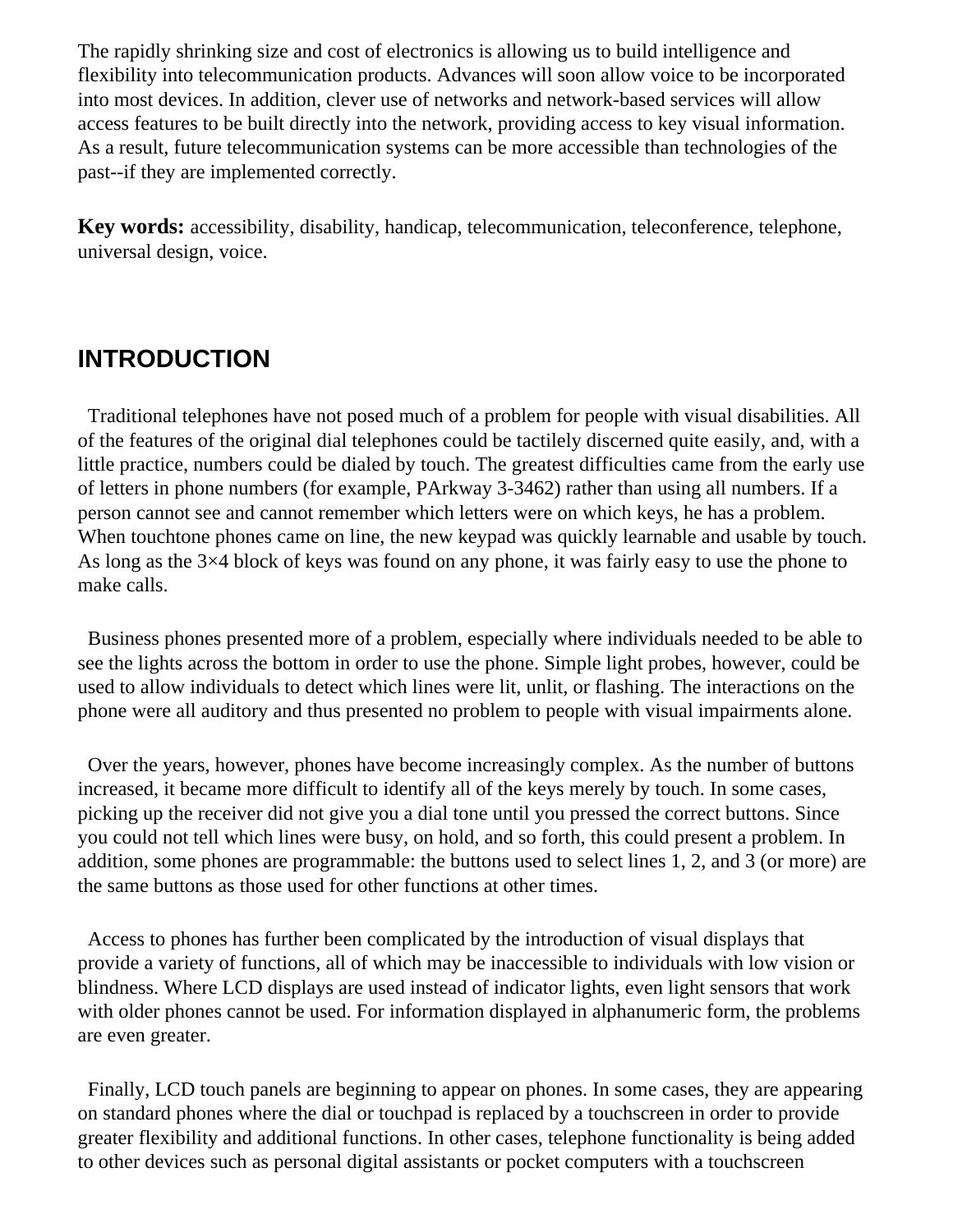interface. In both of these situations, the results are "telephones" or "telephone functions" that must be operated using touchscreens. As these devices are introduced into the workplace, visually impaired individuals have problems accessing technologies that may be an integral part of their job.

 Additionally, we are also seeing telecommunications in general move from being entirely audio to being audiovisual in the forms of videophones and videoconferencing. This trend introduces a new type of access problem, one that is quite different in character and nature than those faced in simply operating phones today.

#### **Advancing Technologies and Techniques**

 Fortunately, three areas of development are combining to provide individuals with low vision and blindness new strategies that will allow them to access next generation telecommunication products. They are:

- 1. Advances in digital electronics and voice technologies.
- 2. New cross-disability access strategies.
- 3. Network based services for cross-modal translation of information.

### *Advances in Digital Electronics and Voice Technologies*

 The cost of digital processing power is dropping by a factor of 10 every 5 years, and that power itself is increasing by a factor of 10 every 4 years. It is possible now to buy a video game with more computing power than Cray supercomputers had in 1985, and this trend is continuing. As a result, microcomputers are already being built into \$16 phones and \$5 greeting cards. Scientific calculators can be purchased for less than the price of the battery used to power them 5 years ago. It is possible to build increasing processing power and memory into smaller and cheaper products. This is already allowing intelligent phones to be manufactured and sold for less than the cost of the dial or push-button phones of yesterday. This also allows phones to be designed that can behave differently for different users.

 Accompanying this are advances in voice technologies. Simple digitized speech (digitally recorded speech) is already used on everything from greeting cards to cheap toys for children. It is already possible to build small vocabularies of spoken words into almost any product. In the future, it will also be possible to build in synthetic speech, capable of speaking any text, for less than the cost of the cardboard box in which products ship today. When voice becomes this cheap (likely within the next 5 years), it will be a trivial problem to build voice into almost any product. Digitized speech will appear first, allowing access to products with a limited number of fixed function buttons. Later, synthetic speech will be economical; that will provide access to devices with any type of buttons or text displays. The functions of buttons as well as the contents of displays can then be spoken aloud on request, thus allowing access to persons who cannot see (or see well).

### *New Cross-Disability Access Strategies*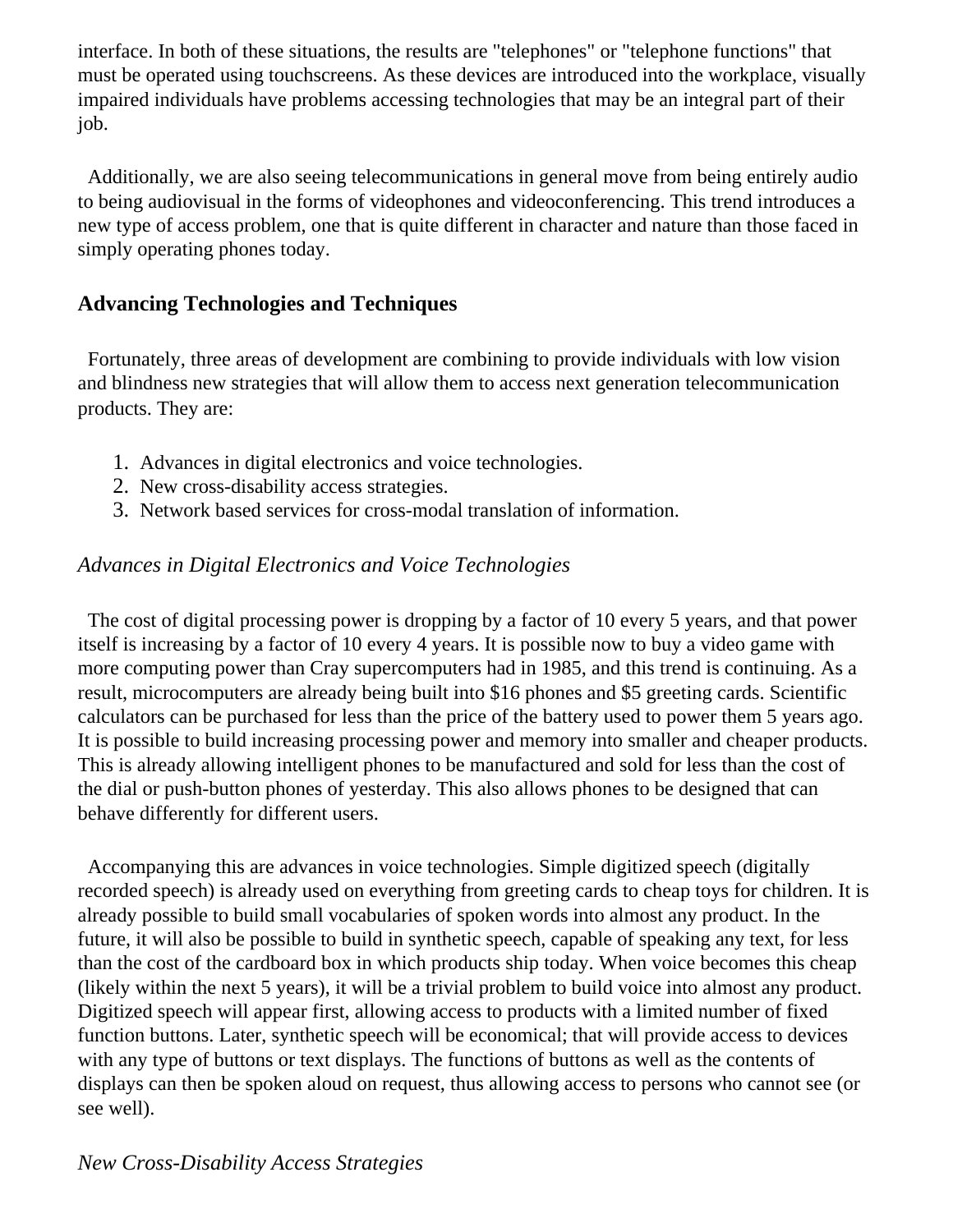These advances in voice and electronic technology will allow manufacturers to take advantage of the new cross-disability access techniques already being developed and deployed. These new cross-disability access techniques are already allowing people with a very wide range of disabilities to access standard products. These same techniques can often be implemented in products without changing the products at all, outside of adding a small amount of software to provide alternate ways of behaving. In other cases, access only requires the addition of a simple element, such as a single button or headphone jack, that also provides benefits to all users (1).

 At this time, there is only one known package of such techniques, the EZ AccessTM technique sets (2,3) that allow people with a wide range of disabilities (low vision, blindness, hearing impairment, deafness, physical disability, reading problems, illiteracy, and cognitive impairment) to access a single product (see [Appendix A](file:///C|/Journal/99/36/4/vandapp.htm) for details). These sets are fairly straightforward and flexible, allowing them to be applied across a wide range of product types. They are already helping people with vision impairments use touchscreen kiosks in airports, shopping malls, libraries, and other community locations. A series of touchscreen voting machines, accessible by individuals with vision impairment and a host of other disabilities, including reading problems, are slated to be rolled out later this year (see **Figure 1**).



**Figure 1.** Cross-disability-accessible voting booths, using EZ Access technologies, will be used in elections starting February 2000. Note the distinctive, diamond-shaped QuickHelp button.

<span id="page-3-0"></span>A reference design for a cellular phone has been developed<sup>1</sup>, and the techniques are also being applied to PBX phones, fax machines, and a wide range of other telecommunication devices (as well as non-telecommunication devices such as copiers, building security keypads, and so forth). **Figure 2** shows EZ Access features on these hand-held devices.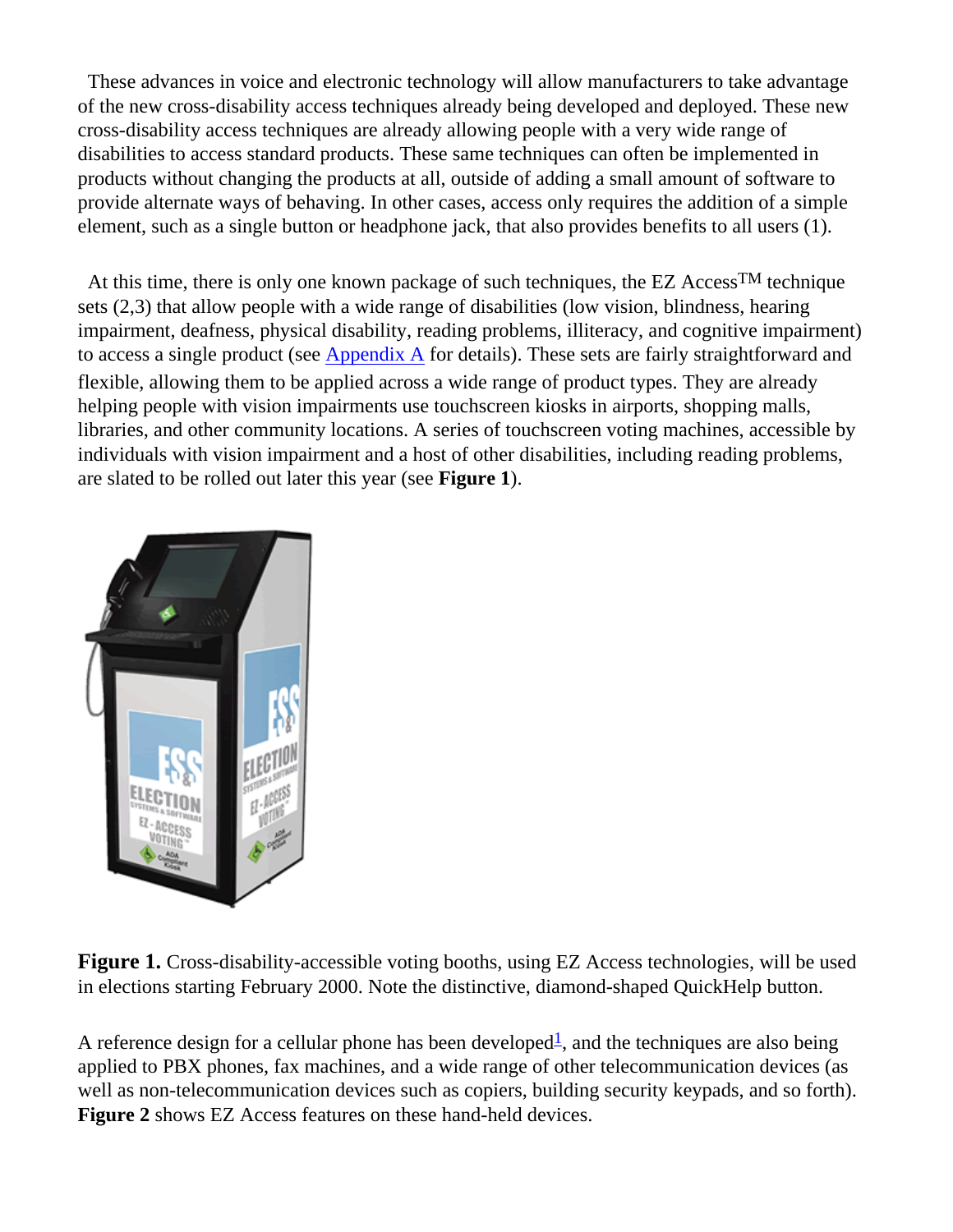

**Figure 2.** Hand-held communication devices with EZ Access features for persons with low vision.

#### **Network-Based Services for Cross-Modal Translation of Information**

 All of the above techniques provide access to any visual information for which there are text or auditory equivalents. However, when engaged in a video teleconference, individuals with visual impairments are still going to run into problems in dealing with the visual components. For example, if one of the other speakers says, "*And as you can see we need to have a better focus on our overall distribution plan. We need to focus on this, this, and this product while letting three products over here drift for awhile.*" Unless the individual who is blind has some information as to what the speaker is pointing to, the conversation is of limited value. This problem, of course, is not dissimilar to the situation faced in live face-to-face communication. However, it is a problem that does not arise when people are on traditional audio-only telephone calls. In that situation, no one can see the speaker and all information is passed aloud.

#### *Description on Demand*

 One approach to providing access to visual information via videophone (or video teleconference) is to create a network-based service that describes that information to persons with visual impairments. This would be similar to the description services provided for movies, except that it would have to be done in real time, making it somewhat more difficult to predict when there will be gaps in conversation to allow injection of the descriptions. When participating in a video teleconference call, these individuals would have the video signal routed to a remote service, where a sighted interpreter would describe aloud the graphic information. In real life, this approach is not practical, since there are no gaps in the conversation into which you can inject the descriptions. In the telecommunication environment however, this limitation imposed by reality can be overcome using time shifting and compression.

 In networked telecommunications, the interpreter monitors the session, and describes graphic content when signaled by the user (the only one who would hear the description). The signaling mechanism would allow the user to indicate when he did or did not want descriptions. Alternatively, the interpreter could make the decisions and just be overridden by the user who would signal "Don't bother to describe this" or "Please describe this now." In either case, it is probable that the user would get behind in the conversation by stopping to listen to the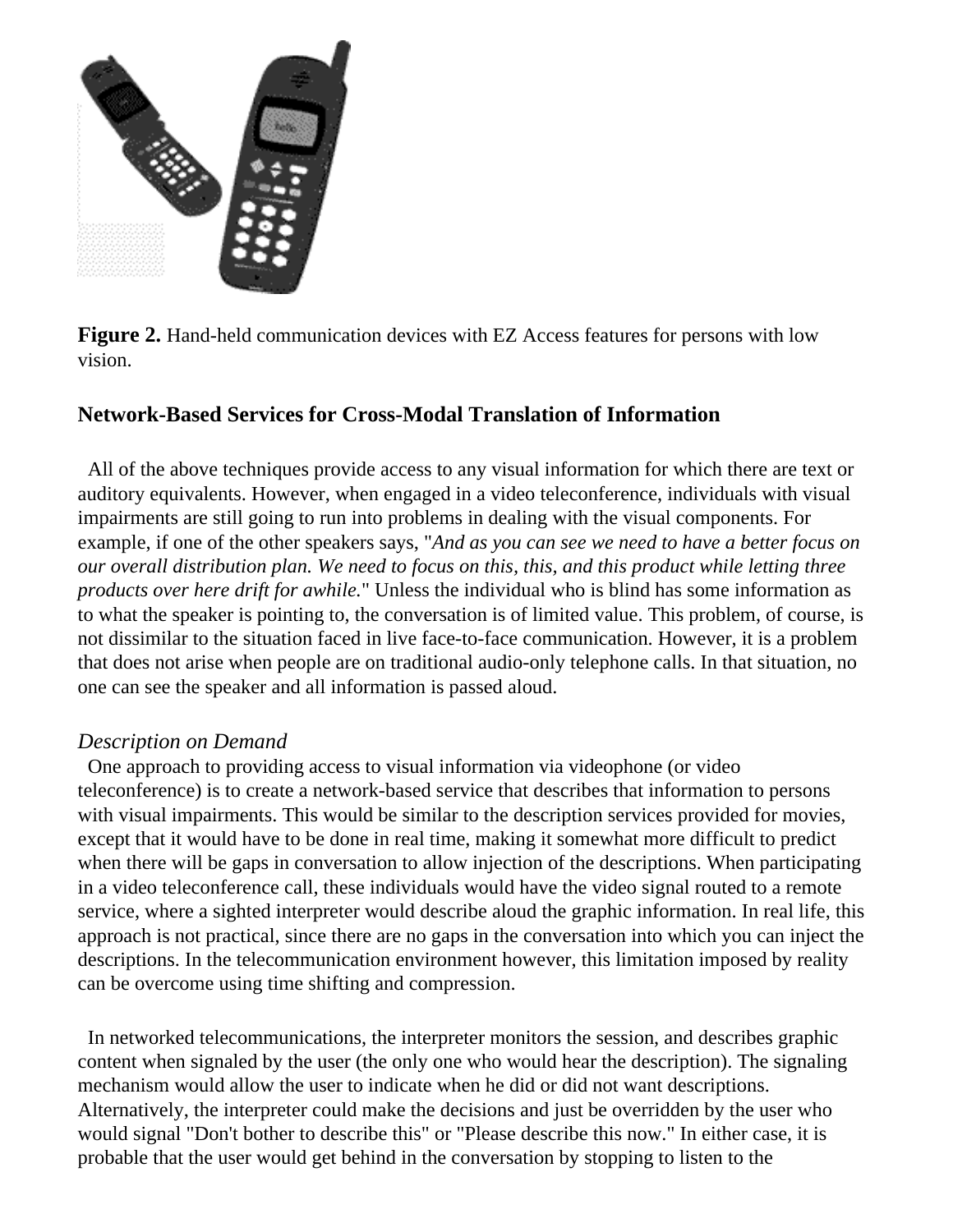description. To address this, a catch-up feature, based on speech compression, could be provided. Once users were finished listening to the description, they would rejoin the conversation at the point at which they had turned to the description, listening to the discussion at an accelerated speed until they caught up. In this way, users could listen to any visual descriptions, short or long, without having to attend to the ongoing conversation at the same time.

This technique could be implemented on an "always present" or on a "present on demand" basis. The interpreter could be brought on-line at the beginning of the session to monitor everything ("always present"). This comprehensive approach might, however, be quite expensive. Most teleconference calls may be completely understandable most of the time without any descriptions. In such cases, a "Delay and Describe" feature could be provided. With this feature a person would only invoke the description service when needed. For example, a user could log onto a video teleconference and simply listen to the conversation. If something comes up during the discussion that requires description, the user would simply press a button connecting him or her to a video description "on demand" service. The video stream (from a minute or so before the button was pushed) would then be played to the interpreter, along with the user's instructions. The interpreter would then describe the requested material. When done, the interpreter could stay on or sign off at the preference of the user.

#### *Automated Descriptions and the "Try Harder" Technique*

 In the future, some types of video interpretation could be done automatically by computers. For example, in the scenario above, an individual is pointing to product names on a chart. It would not be difficult for a computer to determine the location of the person's pointing indicator (arrow, hand, or pointer), and then to do optical character recognition on the words indicated and read them aloud to the user. However, if pictures of products were used instead of words, the individual may need to rely on a human being (until we are far enough into the future that truly intelligent machine vision is possible). In such cases where we have a mixture of machine interpretation and human interpretation, it may be useful to have a "try harder" function. That is, the user might punch a button that would cause the computer to try to interpret what was happening visually. If this did not work, the individual could press a try harder button, at which time a human being might be brought into the loop. Both the machine and the human may be located at a remote site and accessed via the telecommunication network in an instant, on demand.

 Such network-based services are not farfetched. Such capabilities are already in existence for persons who are deaf: they may now use a videophone to call into an "interpretation on demand" center. This center listens to the conversation and provides text or video of an interpreter signing the content. A new service called CapTelTM (Ultratec, Madison, WI) has also been recently announced; this allows individuals to make phone calls where a combination of people and computers automatically translate the telephone conversation into text. This text then appears on the telephone display, while they also listen with their residual hearing.

# **CONCLUSION**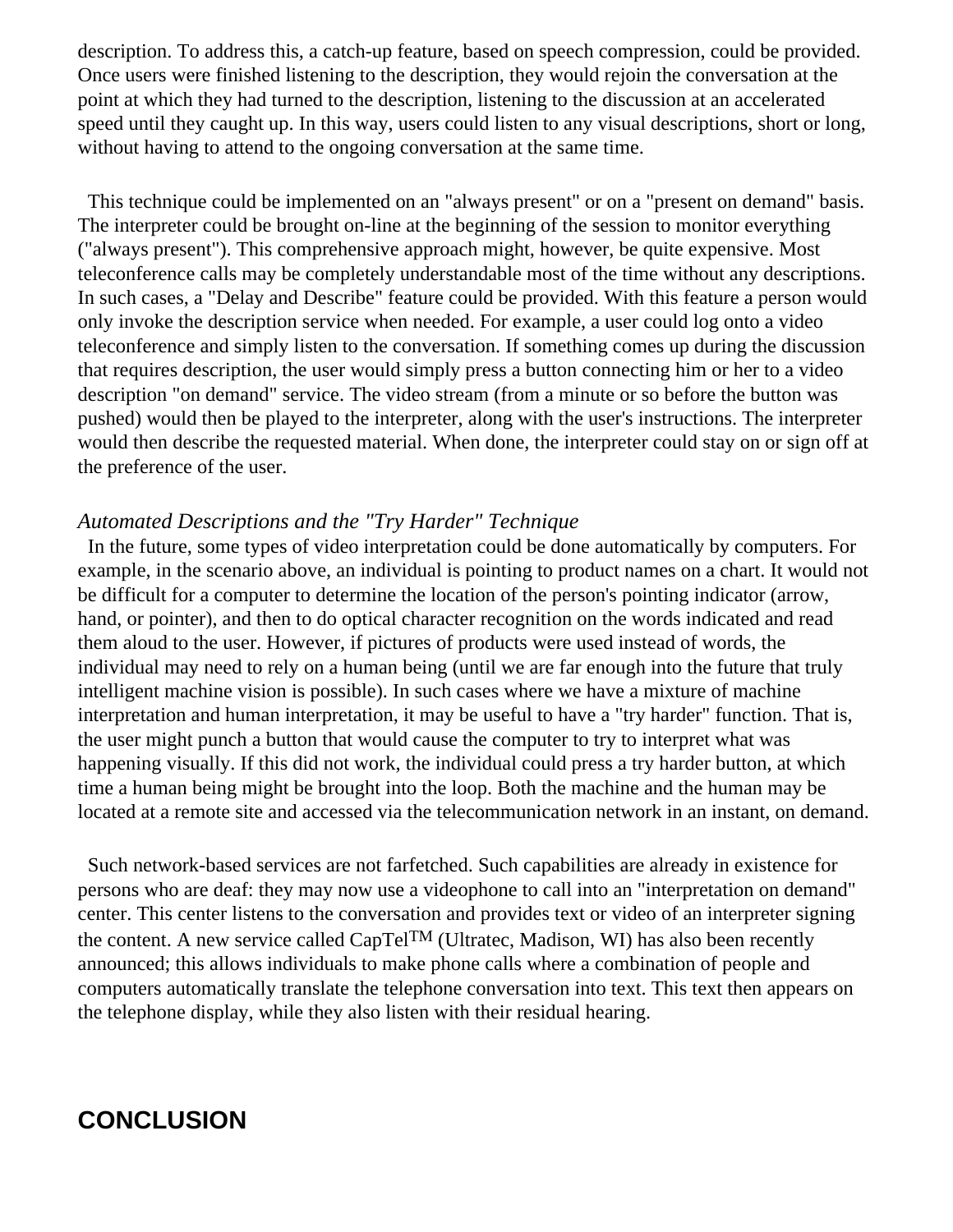Advances in telecommunication technologies are creating new barriers for individuals with visual impairment. These barriers are the result of both interface design and the movement toward audio-visual telecommunication. However, the continued advance of electronics and of voice and network technologies will soon provide us with the ability to reverse this trend and provide telecommunication capabilities not only more accessible, but also more functional, than anything available in the past. The technology has already reached the point where many of these capabilities are readily achievable. That is, they can be implemented with little expense or effort. Cross-disability-accessible kiosks that provide all of the above capabilities (and more for other disabilities) are already commercially deployed--the cost for adding the voice and other access being less than 1 percent of the cost of the product. Cross-disability-accessible voting booths using these technologies are scheduled to be used in elections starting February 2000. It is even technically practical to build access into small cell phones, PBX phones, and other intelligent telecommunication products. In the near future, the cost will drop even further, so that almost anything with electronic controls can be made accessible.

 Perhaps one of the most interesting aspects of these technical developments is the fact that these telecommunication capabilities, particularly the network-based services, may make face-to-face interactions more accessible as well. For example, an individual in an environment where people are gesturing, pointing to things, and so on, may literally make a videophone call to themselves. That is, they would take a small video cell phone, aim it at the event taking place in front of them, and have an interpreter describe the salient parts to them. Again, the description may be done by a computer-based system or a human, depending upon the situation. An individual at a bus stop, for example, may simply aim a video telephone at the buses to have the name of the bus route, printed across the front of the bus, read aloud by a computer-based description routine that would cost very little. If this was not working for some reason (snowstorm, poor lighting, or poor aim by the user), they then might press the try harder button, and a human being would join the effort. The human might have better ability to discern partially blocked letters, to zoom in on the correct part of the bus containing the label, or to help the individual to correct the camera aim. This would work for buses, signs, menus, tickets, scribbled memos pasted on doors, or any printed information anywhere.

 Thus, telecommunications products and services may not only become more accessible, but they may provide visually disabled people with powerful new tools for their general daily activities. Most of the technologies are here today, and the rest will be here soon. Whether or not they are built into the next generation of telecommunication products and services is the only open question. Hopefully, the recent Telecommunications Act, which requires that telecommunication products be accessible "when readily achievable," will bring this new access to reality as advancing technologies make all this--and more--both readily achievable and commonplace.

 The talking and low-vision kiosks and voting machines are already commercially available. Speech-enabled cell phones should be commercially available within 18 to 24 mo. Annotation on demand should be available as soon as wireless communication allows for usable video transmission (which should take awhile), but annotation or description on demand (for a price) should be available over land lines (high speed internet) within 5 years.

For further information on these and related developments, see "Designing a More Usable